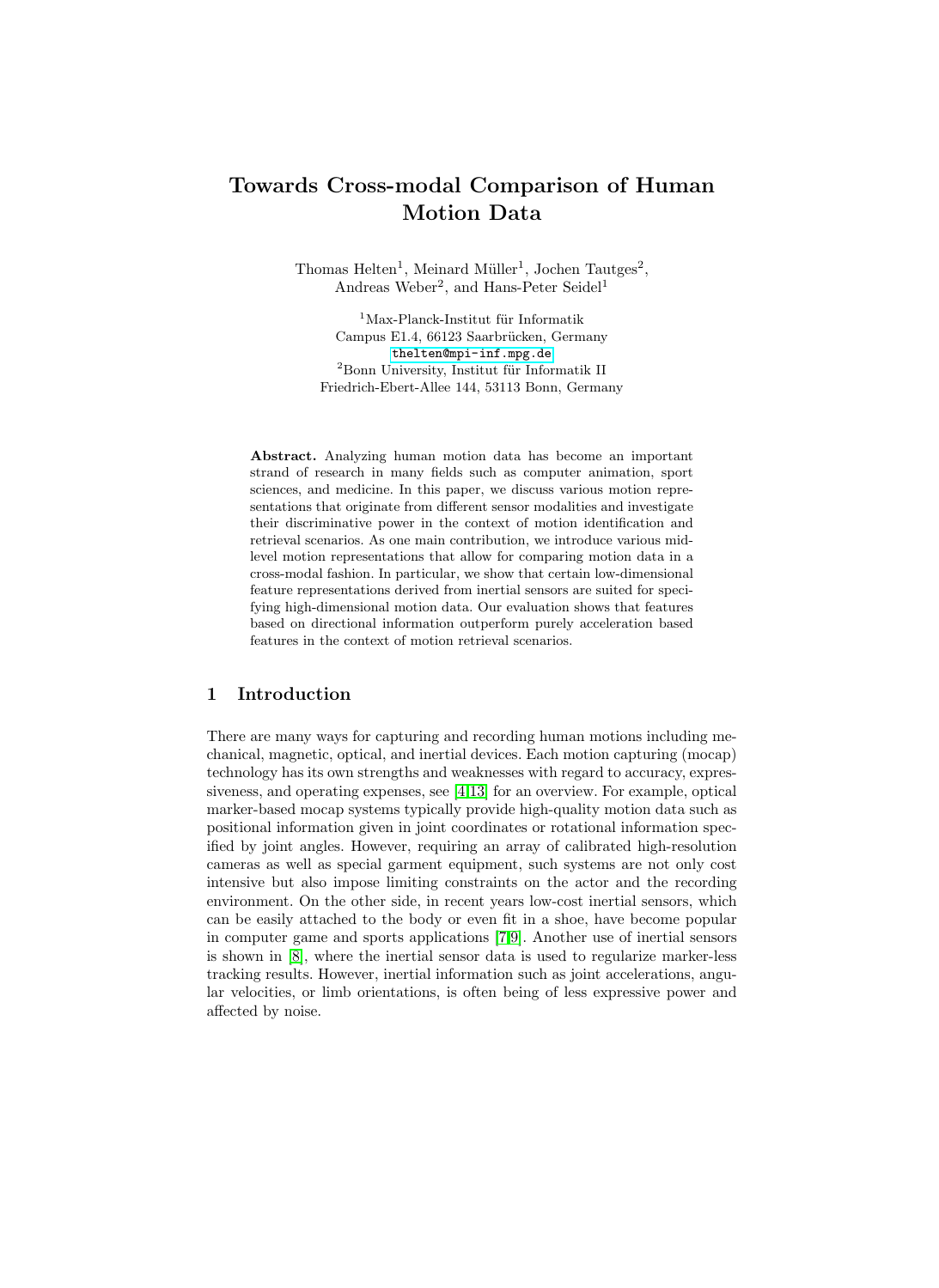

<span id="page-1-0"></span>b positions and orientations defined by the positions of markers. (f) Inertial sensors mea-Fig. 1. (a) Actor wearing a suit with 41 retro-reflective markers as used by an optical b suring the orientation of the limb they are attached to. (g) Limb orientation expressed with respect to a global coordinate system. b 41 markers provided by the optical system. (d) Locations of the sensors. (e) Limbs' mocap system. (b) Actress wearing a suit with 5 Xsens MTx Sensors. (c) Positions of

In this paper, we address the issue of cross-modal motion comparison investigating the expressiveness of various motion representations in the context of general motion identification and retrieval scenarios. As one main contribution, we introduce various mid-level feature representations that facilitate cross-modal comparison of various motion types. Here, the main challenge consists of finding a good trade-off between robustness and expressiveness: on the one hand, a mid-level representation has to be robustly deducible from the data outputted by different mocap systems; on the other hand, the representation has to contain enough information for discriminating motions within a certain application task. In particular, we show that certain low-dimensional orientation-based motion features are suited for accurately retrieving high-dimensional motion data as obtained from optical motion capturing.

The remainder of the paper is organized as follows. In Sect. [2,](#page-2-0) we describe different sensor modalities and discuss some of their properties. In particular, we go into more detail on acceleration and orientation data as obtained from recent inertial sensors. Then, in Sect. [3,](#page-3-0) we introduce various mid-level feature representations that can be derived from the different sensor modalities. In Sect. [4,](#page-6-0) we study the performance of these mid-level representations in the context of cross-modal motion retrieval. Finally, in Sect. [5](#page-8-0) we conclude with an outlook on future work. Further related work is discussed in the respective sections.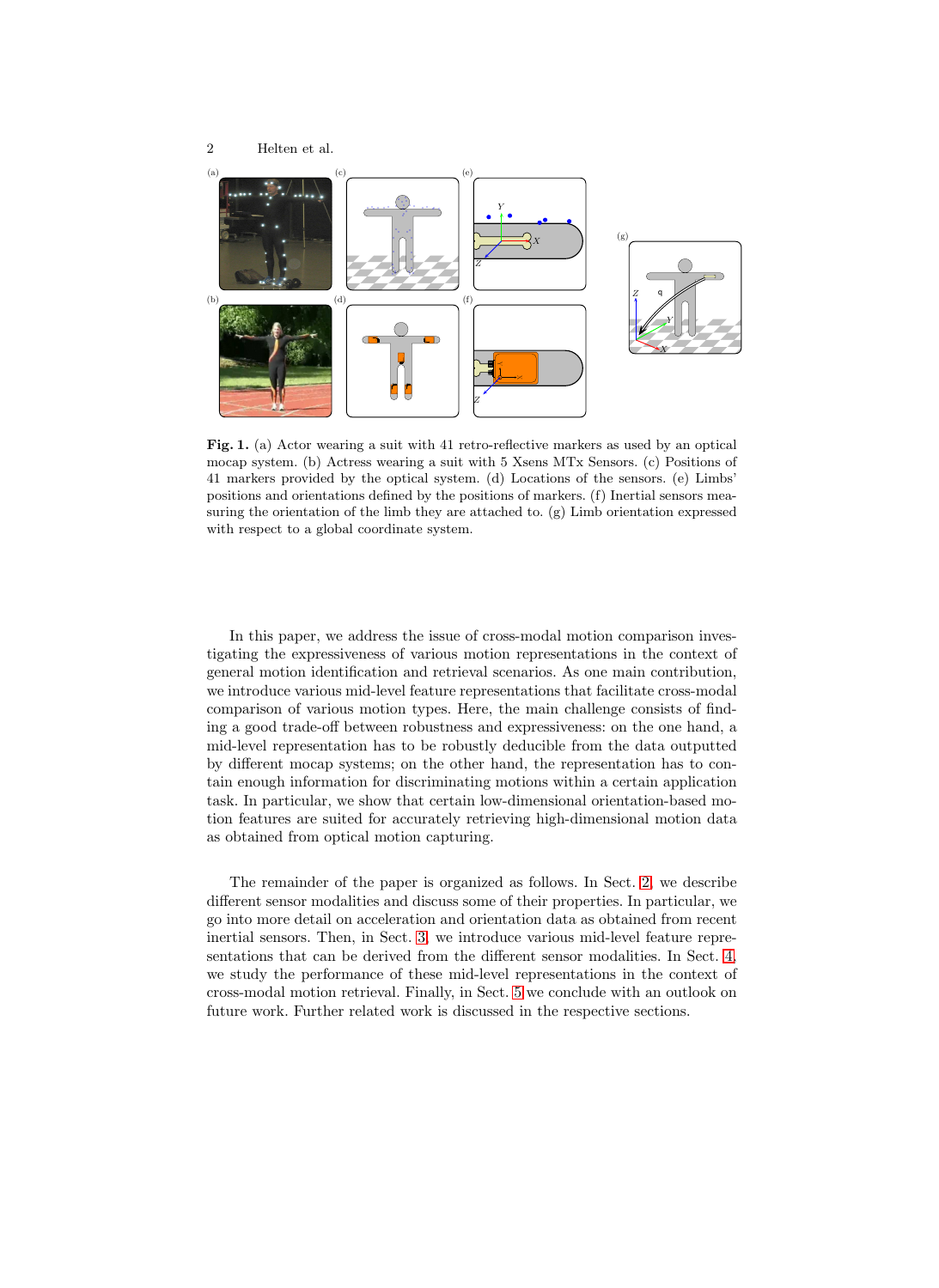# <span id="page-2-0"></span>2 Sensor Modalities

In this paper, we focus on two types of mocap systems, optical and inertial systems, which differ largely in acquisition cost, in the requirements on the recording conditions, and in the kind of data they provide. We now summarize some of the fundamental properties of such systems, while introducing several motion representations and fixing some notation.

#### 2.1 Positional Motion Data

Optical marker-based mocap technology, as used in the passive marker-based Vicon MX system<sup>[1](#page-2-1)</sup> or the active marker-based PhaseSpace system<sup>[2](#page-2-2)</sup>, allows for recording human motions with high precision. Here, the actor is equipped with a set of active or passive markers, which are tracked by an array of calibrated high-resolution cameras. From synchronously recorded 2D images of the marker positions, the system can then reconstruct 3D coordinates of marker positions or other skeletal kinematic chain representations. One particular strength of optical marker-based systems is that they provide positional motion data of high quality. However, requiring an array of calibrated high-resolution cameras as well as special garment equipment, such systems are cost intensive in acquisition and maintenance. Furthermore, many of the available optical mocap systems are vulnerable to bright lighting conditions thus posing additional constraints on the recording environment (e. g., illumination, volume, indoor). In our experiments, we use a set of 41 retro-reflective markers which are attached to an actor's suit at well defined locations following a fixed pattern, see Fig. [1](#page-1-0) (a).

## <span id="page-2-3"></span>2.2 Inertial Motion Data

In contrast to marker-based reference systems, inertial sensors impose comparatively weak additional constraints on the overall recording setup with regard to location, recording volume, and illumination. Furthermore, inertial systems are relatively inexpensive as well as easy to operate and to maintain. Therefore, such sensors have become increasingly popular and are now widely used in many commercial products. On the downside, inertial sensors do not provide any highqualitative positional data, but only accelerations and rate of turn data given in the sensor's local coordinate system. Note that these measured accelerations always contain, as one component, the acceleration caused by gravity. Therefore, the measured acceleration **a** can be thought of a superposition  $a = \overline{q}[m + g]$ consisting of the gravity  $q$  and the actual acceleration  $m$  of the motion. Here, the quantity  $\boldsymbol{a}$  is given in the sensors's local coordinate system, while  $\boldsymbol{m}$  and  $\boldsymbol{q}$ are given in the world coordinate system. The term  $\overline{\mathfrak{q}}[\cdot]$  represents the transformation from the global coordinate system to the sensor's local coordinate system (see below). This fact is often exploited in many portable devices such as recent

 $^{1}$  <www.vicon.com>

<span id="page-2-2"></span><span id="page-2-1"></span> $^2$  <www.phasespace.com>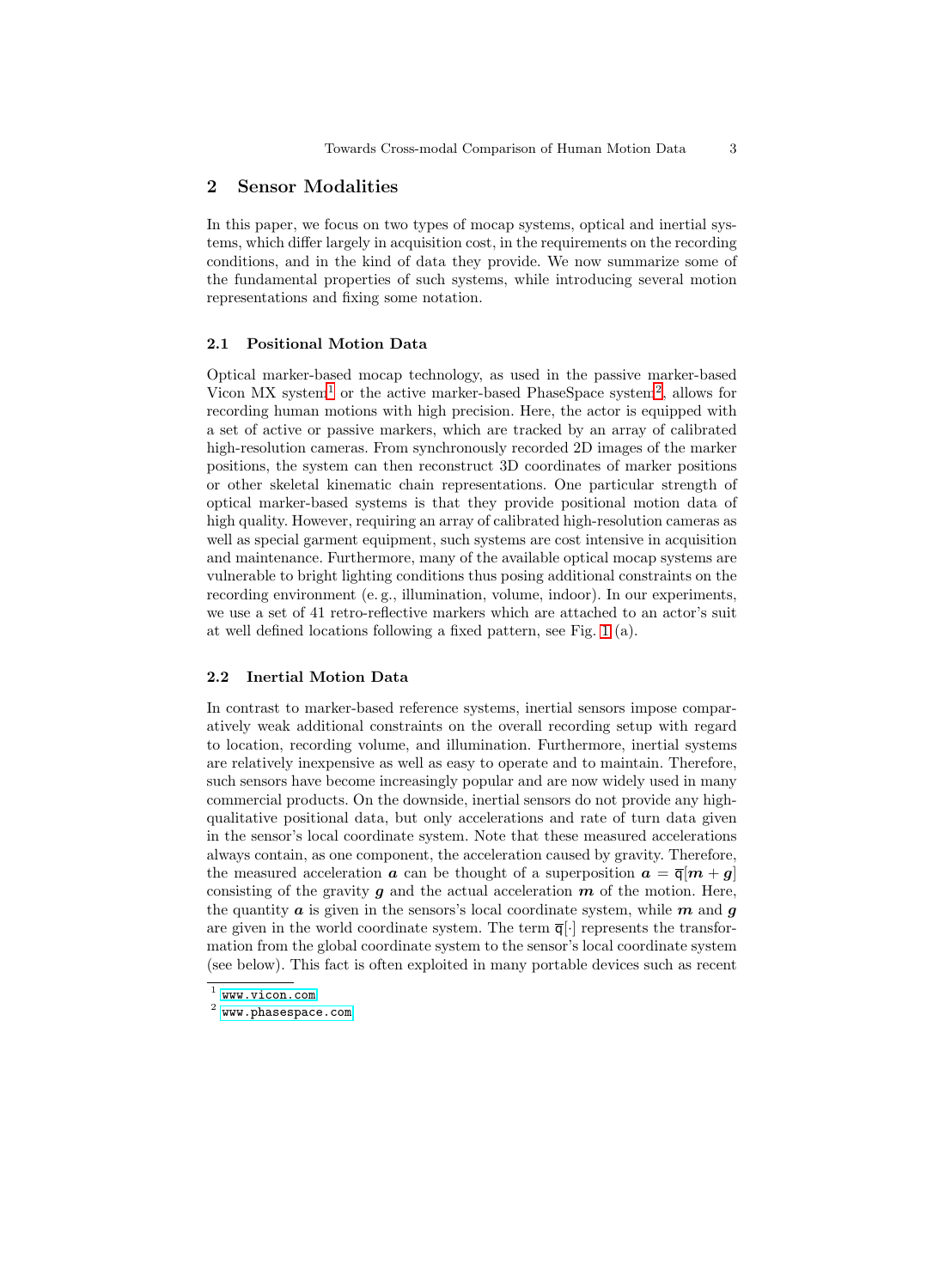

<span id="page-3-2"></span>Fig. 2. Illustration of the different feature values. (a) Measured acceleration  $a_s$  with respect to the sensors local coordinate system. (b) Pitch  $\theta_s$  of a sensor with respect to the plane defined by  $\hat{a}$  respectively  $\hat{g}$ . (c) Roll  $\varphi_s$  of a sensor with respect to the plane defined by  $\hat{a}$  respectively  $\hat{g}$ .

mobile phones to calculate the device's orientation with respect to the canonical direction of gravity [\[2\]](#page-9-5).

In the context of cross-modal comparison of optical and inertial data, one could integrate over the inertial data to obtain 3D positions. This, however, is not practical since inertial data is prone to noise leading to very poor positional data when being integrated [\[12\]](#page-9-6). Therefore, inertial data is often used indirectly to influence and control certain parameters within a motion generation engine. For example, inertial information may be used to identify and retrieve high-quality motions that were previously recorded by optical mocap systems [\[11\]](#page-9-7). Here, to make the 3D positional data comparable with inertial information, one obvious way is to suitably differentiate the 3D positional data to obtain velocities and accelerations. Such data, however, is very local in nature with respect to the temporal dimension thus making comparisons on this level susceptible to shorttime artifacts and outliers. In the following sections, we investigate this issue in more detail and introduce mid-level representations that facilitate a more robust cross-modal comparison.

In our experiments, we use inertial sensors supplied by Xsens<sup>[3](#page-3-1)</sup>. Each MTx unit contains an accelerometer, a rate gyro, as well as a magnet field sensor. These units combine the information of the contained sensors to calculate their full 3 degree of freedom (DOF) orientation q with respect to a global coordinate system, see e. g. [\[1](#page-9-8)[,3\]](#page-9-9). In the following, we refer to such a combination of inertial and additional sensors as inertial unit. In order to express the orientation q we use rotations expressed as unit quaternions (see [\[10\]](#page-9-10)). Each such quaternion defines a 3D rotation  $\mathbb{R}^3 \to \mathbb{R}^3$ , which we also refer to as q. Let q[x] denote the rotated vector for a vector  $x \in \mathbb{R}^3$ . The inverse rotation is referred to by  $\overline{q}$ .

# <span id="page-3-0"></span>3 Feature Representations

In order to compare human motion data across different sensor modalities, one needs common mid-level representations that can be generated from the data

<span id="page-3-1"></span> $^3$  <www.xsens.com>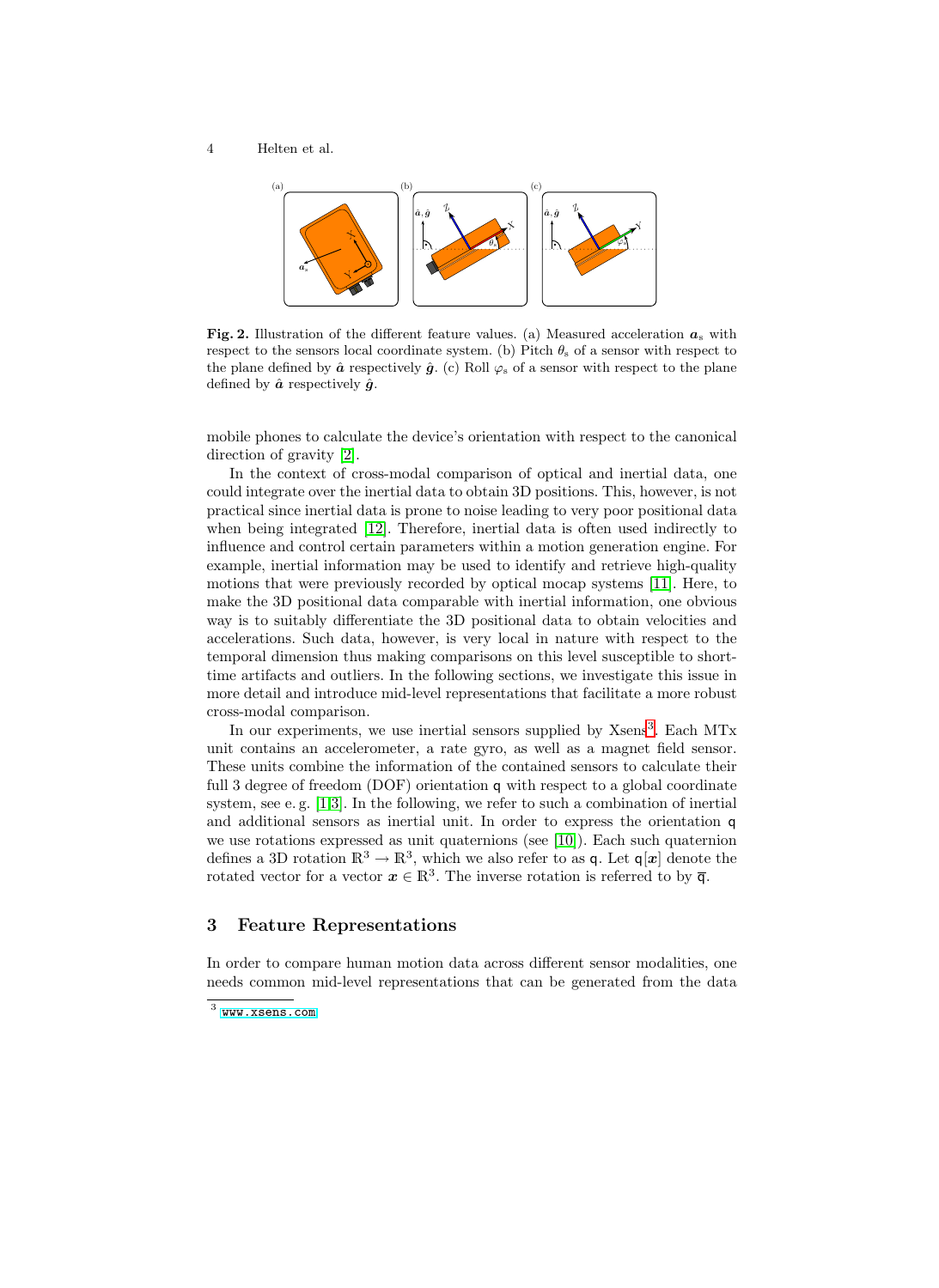

<span id="page-4-1"></span>Fig. 3. Motion sequence consisting of six arm rotations, where the speed of the arm rotations increases with each repetition. The pitch of the left forearm is shown, calculated by using  $\tilde{\theta}_2$  (gray) and  $\theta_2$  (black).

outputted by the different sensors. In the context of this paper, our goal is to retrieve full-body motions from a database containing motion data captured by an optical mocap system using 41 markers, where the query is given in form of a motion clip captured by five inertial sensors  $s_1, \ldots, s_5$  placed at the hip next to the spine  $(s_1)$  both lower arms (left  $s_2$ , right  $s_3$ ) and both lower legs (left  $s_4$ , right  $s_5$ ), see Fig. [1](#page-1-0) (d). Since all information supplied by the five inertial sensors can be simulated using the 41 marker position (as shown in Sect. [3.1\)](#page-4-0), we use features close to the inertial data as common mid-level representation.

### <span id="page-4-0"></span>3.1 Virtual Sensors

Local accelerations and directional information as provided by inertial sensors can also be defined from positional information coming from an optical mocap system. To this end, for a given inertial sensor fixed to a limb in a specific way, we use a suitable combination of markers to define the location and local coordinate system of a corresponding virtual sensor, see Fig. [1](#page-1-0) (e). The orientation q of a virtual sensor is then the transformation from the local coordinate system to the global coordinate system (see Fig. [1](#page-1-0) (g)), while the global acceleration  $m$ is obtained by double differentiation of the virtual sensor's global position. By adding the gravity  $g$  and transforming this quantity to the virtual sensor's local coordinate system using  $\overline{q}$  one finally gets the local acceleration  $a = \overline{q}[m + g]$ .

## 3.2 Local Acclerations

As a first simple feature representation, we directly use the local accelerations as outputted by the accelerometers. Using five inertial sensor units  $s_1, \ldots, s_5$ , this results in five local accelerations  $\boldsymbol{a}_s \in \mathbb{R}^3$  for  $s \in [1:5] := \{1, \ldots, 5\}$ . We then simply stack these five acceleration vectors to form a single vector

$$
\boldsymbol{v_a} = (\boldsymbol{a}_1^T, \dots, \boldsymbol{a}_5^T)^T \in \mathbb{R}^{15}.
$$
 (1)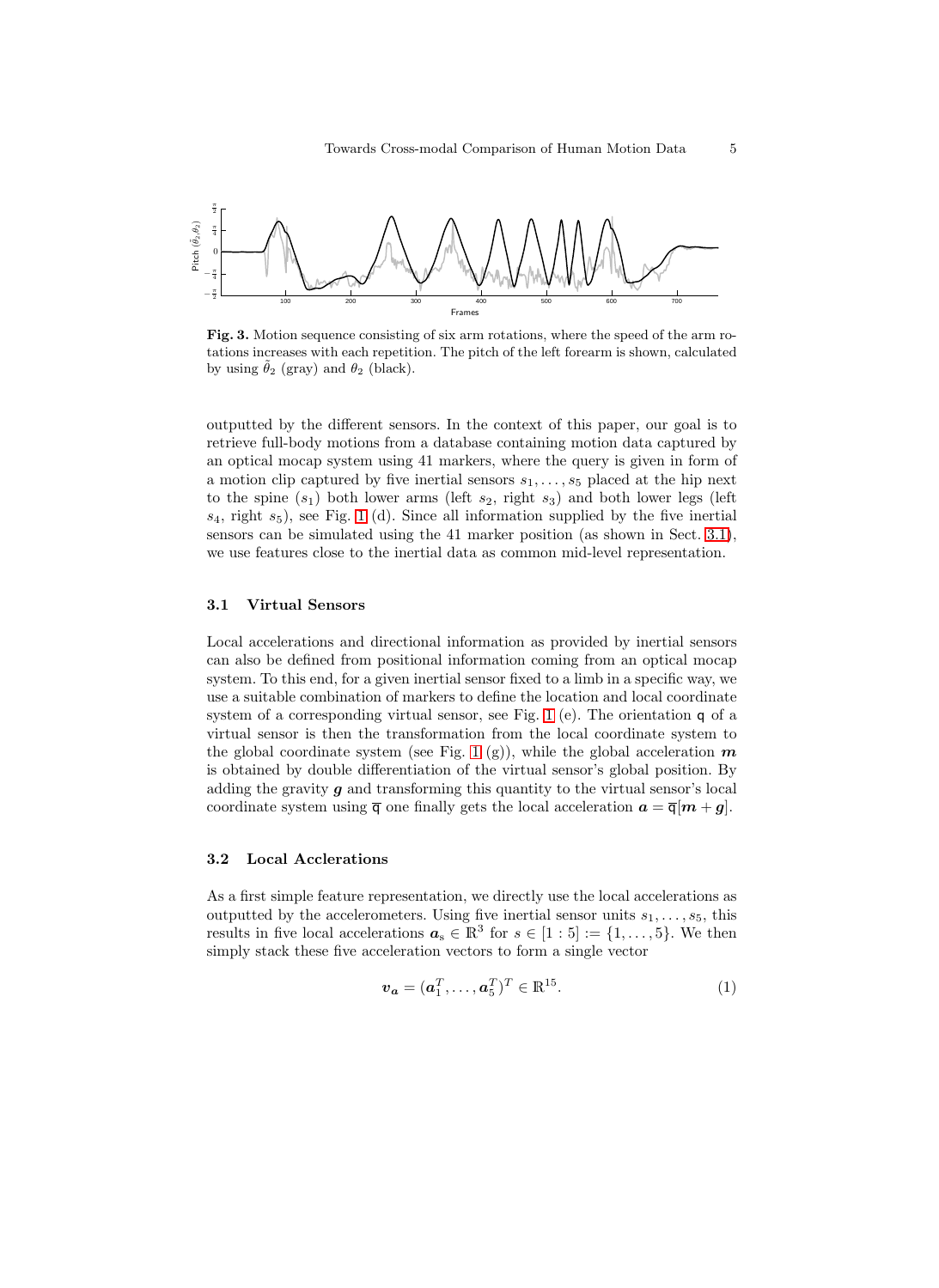#### <span id="page-5-0"></span>3.3 Directions Relative to Acceleration

A more robust motion representation is obtained by measuring directions rather than magnitudes. To this end, we define a global up-direction using the direction of the gravity vector  $g$ . We are now able to define a two degrees of freedom orientation of the sensor's local coordinate system relative to this global updirection. Inspired by aviation, we call these two parameters *pitch*  $\theta_s$  and *roll*  $\varphi$ <sub>s</sub>, see Fig. [2.](#page-3-2) In many applications these quantities can be approximated using only the measured acceleration  $a_s$ . These approximations denoted by  $\tilde{\theta}_s$  and  $\tilde{\varphi}_s$ , are defined as follows:

$$
\hat{\mathbf{a}}_{s} = \frac{\mathbf{a}_{s}}{\|\mathbf{a}_{s}\|},\tag{2}
$$

$$
\tilde{\theta}_{s} = \arccos \left\langle \hat{\boldsymbol{a}}_{s}, (1,0,0)^{T} \right\rangle, \tag{3}
$$

$$
\tilde{\varphi}_{s} = \arccos \left\langle \hat{\boldsymbol{a}}_{s}, (0, 1, 0)^{T} \right\rangle. \tag{4}
$$

Here, note that if the sensor's local Y-axis is perpendicular to the global updirection, the pitch is determined by the rotation around the Y-axis. The resulting angle can be approximated by using an inner product between the  $X$ -axis and  $\hat{a}_{s}$  approximating the up-direction, see Fig. [2](#page-3-2) (b). Similarly, the roll can be derived from the inner product between the  $Y$ -axis and the upward direction, see Fig. [2](#page-3-2) (c). We refer to the resulting pitch and roll features as acceleration-based directional features. Again, we stack these features for all five sensors  $s_1, \ldots, s_5$ to form a single vector

$$
\boldsymbol{v}_{\hat{\boldsymbol{a}}} = (\tilde{\theta}_1, \tilde{\varphi}_1, \dots, \tilde{\theta}_5, \tilde{\varphi}_5)^T \in \mathbb{R}^{10}.
$$
 (5)

Here, pitch  $\theta_s$  and roll  $\tilde{\varphi}_s$  are calculated using  $a_s$  as approximation for g. Recall from Sect. [2.2](#page-2-3) that each measured acceleration is a superposition  $a_s = \overline{\mathsf{q}_s} [m_s + g]$ . Thus  $\theta_s$  and  $\tilde{\varphi}_s$  are only good approximations if  $m_s$  is negligible. However, for fast and dynamic motions, the component  $m_s$  is large, which leads to corrupted pitch and roll values, see Fig. [3](#page-4-1)

#### 3.4 Directions Relative to Gravity

To address the above mentioned problem, one needs to approximate the global upward direction in a more robust way—in particular during dynamic phases, where  $m<sub>s</sub>$  is not negligible. To achieve such an estimation, simple accelerometers do not suffice. We therefore use an inertial unit that outputs not only the local accelerations but also the sensor's orientation with respect to the global coordinate system, see Sect. [2.2.](#page-2-3) Then, the direction  $\hat{g}$  can be estimated by transforming the direction of the global Z-axis by means of the sensor's orientation qs . More precisely, we define

$$
\hat{\mathbf{g}}_{\rm s} = \overline{\mathbf{q}_{\rm s}} \left[ (0, 0, 1)^T \right],\tag{6}
$$

$$
\theta_{\rm s} = \arccos \left\langle \hat{\boldsymbol{g}}_{\rm s}, (1,0,0)^T \right\rangle, \tag{7}
$$

$$
\varphi_{\rm s} = \arccos \left\langle \hat{\boldsymbol{g}}_{\rm s}, (0, 1, 0)^T \right\rangle. \tag{8}
$$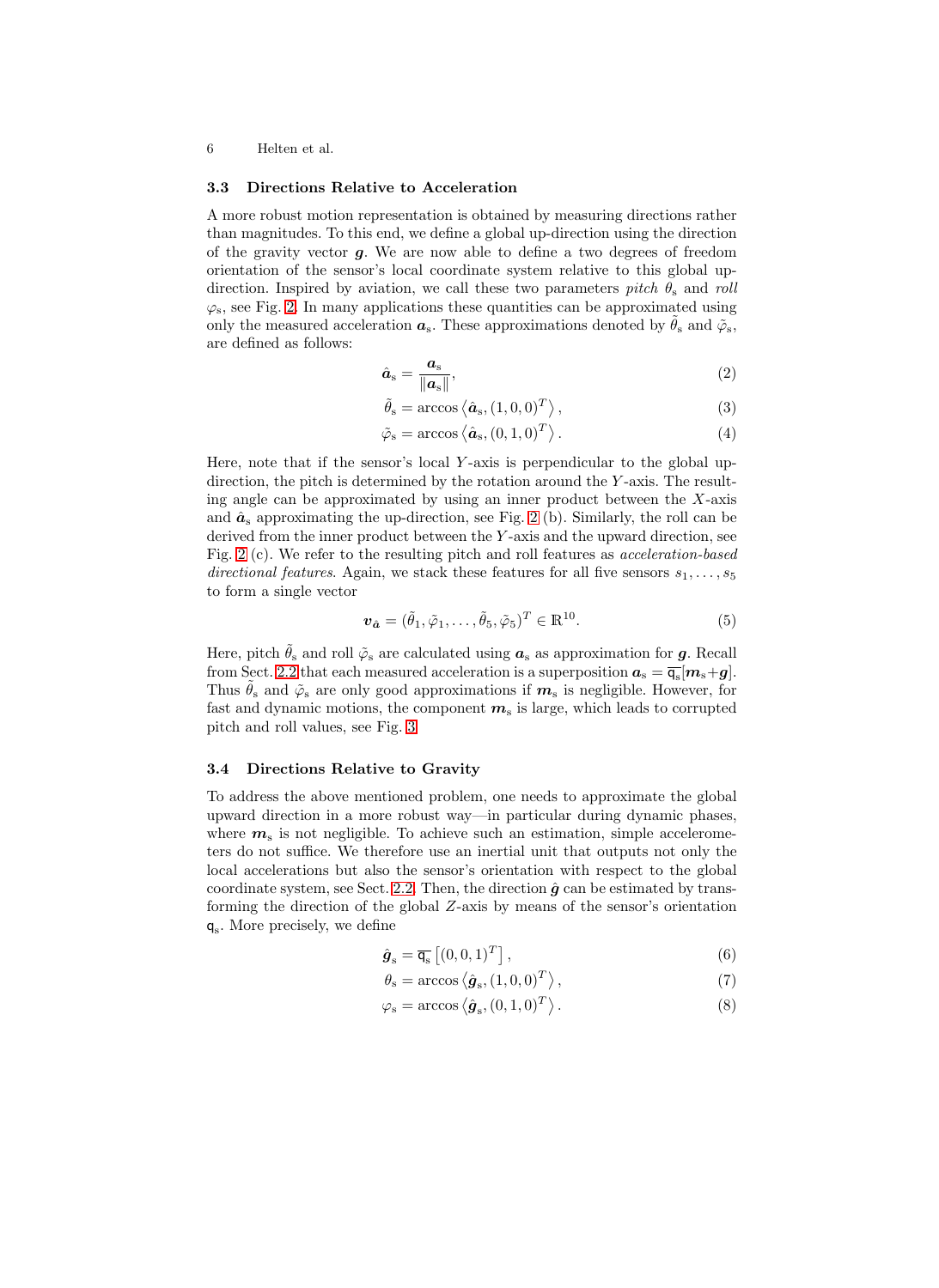As before, we stack the pitch and roll features for all five sensors  $s_1, \ldots, s_5$  to form a single vector

$$
\mathbf{v}_{\hat{\mathbf{g}}} = (\theta_1, \varphi_1, \dots, \theta_5, \varphi_5)^T \in \mathbb{R}^{10}.
$$
 (9)

The components are referred to as gravity-based directional features. The values  $\theta_s$  and  $\varphi_s$  exactly define (up to measurement errors) pitch and roll as introduced in Sect. [3.3.](#page-5-0) The improvements in the case of highly dynamic motions are illus-trated by Fig. [3,](#page-4-1) which shows the values of  $\theta_2$  and  $\theta_2$  over a motion sequence containing six arm rotations (between frames 210 and 575). Here, the arm rotations are performed at increasing speed, where the last rotation is performed almost three times faster than the first one. While  $\theta_2$  clearly shows the periodic fluctuation of the pitch during the rotation,  $\theta_2$  fails to display any meaningful information when the motion becomes faster.

## <span id="page-6-0"></span>4 Cross-modal Comparison

In this section, we evaluate the feature representations in the context of a crossmodal retrieval scenario, where we search in a database which comprises highdimensional 3D mocap while using low-dimensional inertial sensors as query input. To this end, we assembled two databases  $DB_{\text{xse}}$  and  $DB_{\text{c3d}}$ . Each of the databases contains ten instances of the ten motion classes shown in Fig. [4](#page-7-0) (a), which results in a total of 100 motion sequences per database. While the database  $DB<sub>xse</sub>$  was recorded using five inertial sensors set up as shown in Fig. [1](#page-1-0) (d), the database  $DB_{c3d}$  was assembled from excerpts of the HDM05 database which consists of high-quality motions recorded by a 12 camera Vicon optical mocap system, see [\[6\]](#page-9-11). Finally, we computed virtual sensors for  $DB_{c3d}$  as described in Section [3.1](#page-4-0) matching the sensor setup as used for  $DB_{\text{xse}}$ .

### 4.1 Class Confusion

Depending on the used feature representation, we now examine how well highdimensional motion sequences in  $DB_{c3d}$  can be characterized by low-dimensional sensor input from  $DB_{\text{xse}}$ . To this end, we rank the motion documents from  $DB_{c3d}$  according to their similarity to a given query document from  $DB_{\text{xse}}$ . More precisely, we consider a document from  $DB_{c3d}$  a match when it is an instance of the same motion class as the given query document from  $DB_{\text{xse}}$ . As similarity measure we use the classical dynamic time warping (DTW) distance described in [\[5\]](#page-9-12), where, in our case, the highest ranked motion document has the smallest DTW distance. By considering the distribution of motion classes among the ten best-ranked documents one gets a good impression how the motion classes are confused under a given feature representation. A common means to visualize this are confusion matrices, which are shown for the three feature representations  $v_a$ .  $v_{\hat{a}}$  and  $v_{\hat{g}}$  in Fig. [4](#page-7-0) (b). The rows of a confusion matrix represent the motion classes of the query, whereas the columns represent the motion classes of the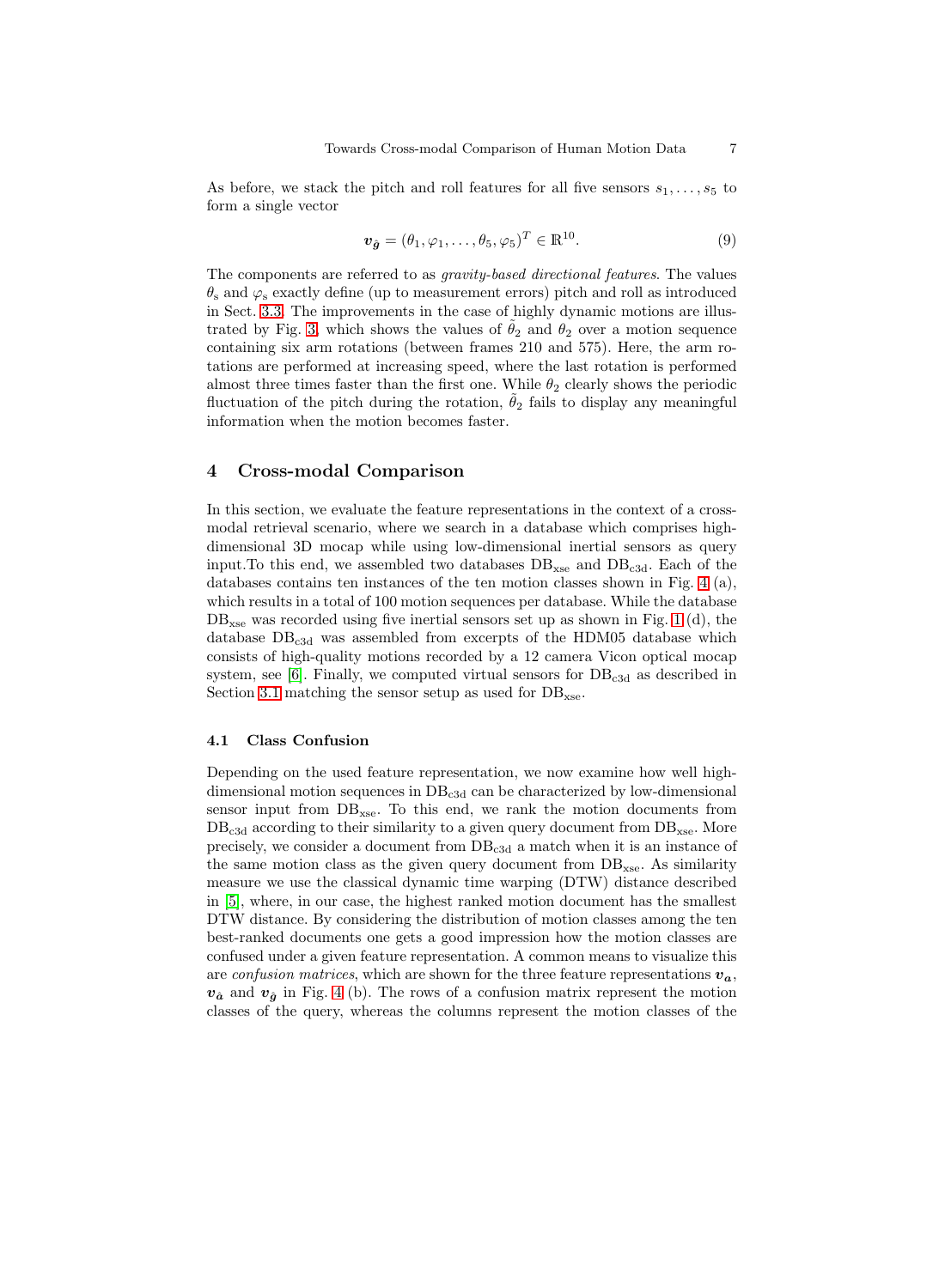

<span id="page-7-0"></span>Fig. 4. (a) Motion classes used for the experiments in Sect. [4.](#page-6-0) (b) Confusion matrices (left) and true match distributions (right) of the three different feature representations. (c) Averaged maximal F-Measures for every feature representation and motion class. The last column shows for every feature representation the average over all motion classes.

ten best-ranked documents. Dark entries indicate a large percentage of a motion class, whereas light colors indicate a low percentage. For example, the matrices show that most of the motion classes are confused with the motion class CW (first column) when using the feature representation  $v_a$ . Here, the reason is that the motion class CW shows a lot of variance among the different motion instances even when performed by the same actor. In particular, the risk of confusion with the motion class  $CW$  is high for dynamic motions classes such as KI, PU, RB, and RF, because dynamic motions under the feature representation  $v_a$  have a very noisy character without much characteristic features. In contrast, using the directional feature representation  $v_{\hat{g}}$  this confusion is reduced significantly.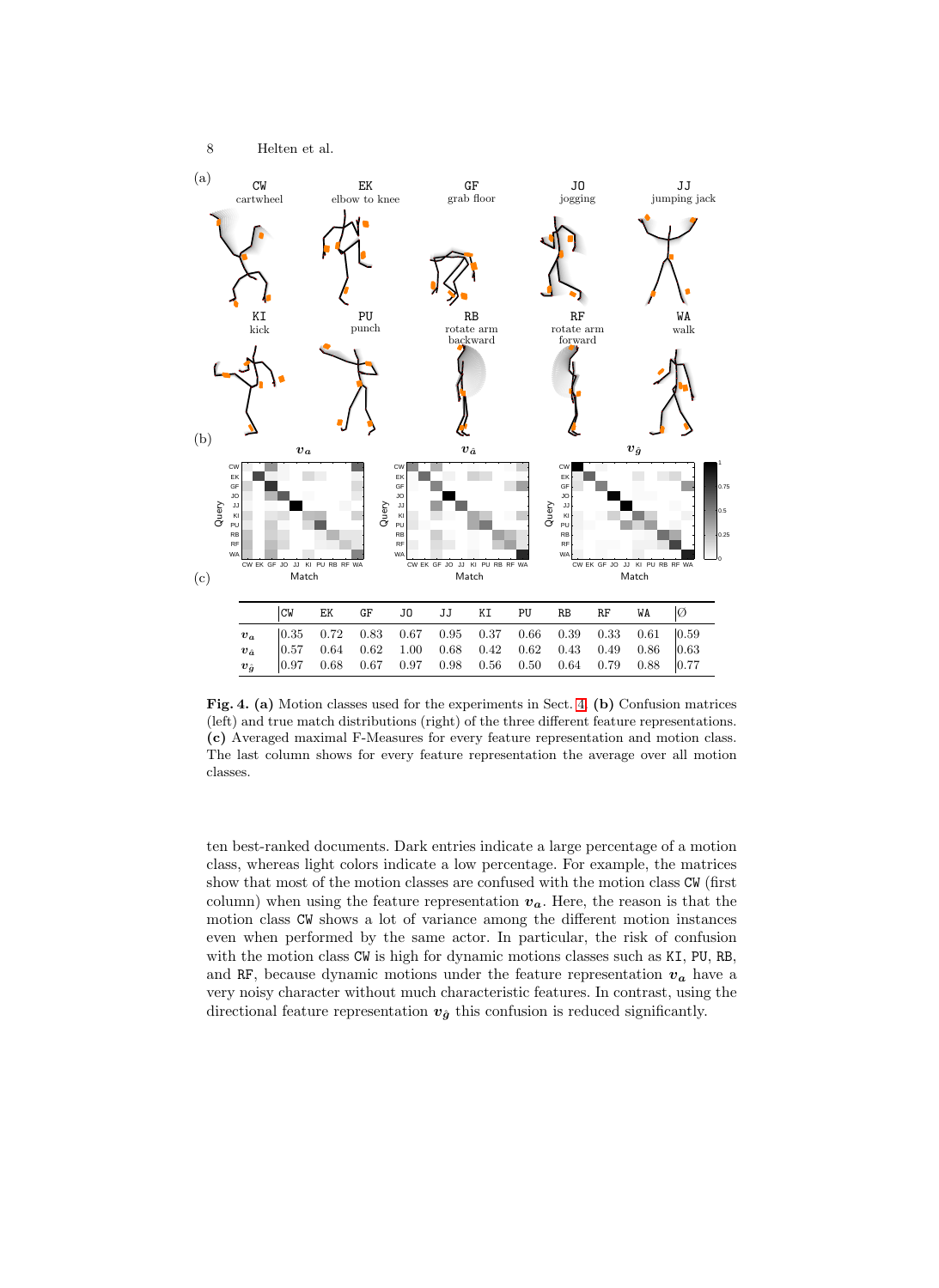#### 4.2 F-measure

To further quantify the retrieval results, we use another measure from the retrieval domain referred to as maximum F-measure. Let k,  $k \in [1:K]$  be the rank of a given document, where K is the maximum rank (in our case  $K = 100$ ). Now, for every k, precision  $P_k$  and recall  $R_k$  are defined as  $P_k := |T \cap M_k|/|M_k|$  and  $R_k := |T \cap M_k|/|T|$ . Here,  $M_k$  is the set of all documents up to rank k and T the set of all possible matches (in our case  $|T|=10$ ). Combining precision and recall values for a given rank k yields the (standard) F-measure  $F_k := 2P_k R_k/(P_k+R_k)$ . Now, the maximum F-measure is defined as  $F := \max F_k, k \in [1:K]$ . The table in Fig. [4](#page-7-0) (c) shows the averaged maximum F-measure for each motion class,where the was calculated by averaging the maximum F-measures over all queries of each motion class, and every feature representation. Finally, the last column shows the average over all motion classes. The better a given feature representation discriminates a motion class against all other motion classes the larger is the corresponding entry in the table. It can be seen that the feature representation  $v_{\hat{a}}$  is well suited to identify instances of motion class JO (1.00), whereas the feature representation  $v_{\hat{q}}$  performs particularly well for the motion classes  $CW$   $(0.97)$ , JO  $(0.97)$ , and JJ  $(0.98)$ . Furthermore, the identification rates for the class CW show a drastic improvement under the feature representation  $v_{\hat{q}}$  $(0.97)$  in comparison to  $v_a$  (0.35). Also, the arm rotations RB and RF are much better characterized under the feature representation  $v_{\hat{a}}$  (0.64 and 0.79) compared to the acceleration based feature representations  $v_a$  (0.39 and 0.33) and  $v_{\hat{a}}$  (0.43 and 0.492). Interestingly, there are some exceptions where  $v_{\hat{q}}$  does not outperform the other two feature representations. For example, in case of motion class PU,  $v_{\hat{g}}(0.50)$  is worse compared to  $v_{\hat{a}}(0.62)$  and  $v_{a}(0.66)$ . Here, on the one hand, the orientations of both arms—including roll and pitch—shows large variations among the actors. On the other hand, all punching motion exhibit characteristic peaks in the acceleration data, which can be captured particulary well by  $v_a$ . However, in general, one can notice that  $v_{\hat{g}}$  is much better suited to identify most motion classes than the feature representations  $v_a$  and  $v_{\hat{a}}$ .

## <span id="page-8-0"></span>5 Conclusions

In this paper, we have presented a systematic analysis of various feature representations in the context of a cross-modal retrieval scenario, where inertial-based query motions are used to retrieve high-quality optical mocap data. Because of the increasing relevance of motion sensors for monitoring and entertainment purposes, the fusion of various sensor modalities as well as cross-domain motion analysis and synthesis will further gain in importance. For example, first approaches have been presented that allow for identifying high-quality 3D human motions from sparse inertial sensor input [\[11\]](#page-9-7). The reconstruction of high-quality 3D human motions using database knowledge has become a major principle used in computer animation and the gaming industry. Here, our analysis results and methods constitute a suitable foundation for estimating the performance of